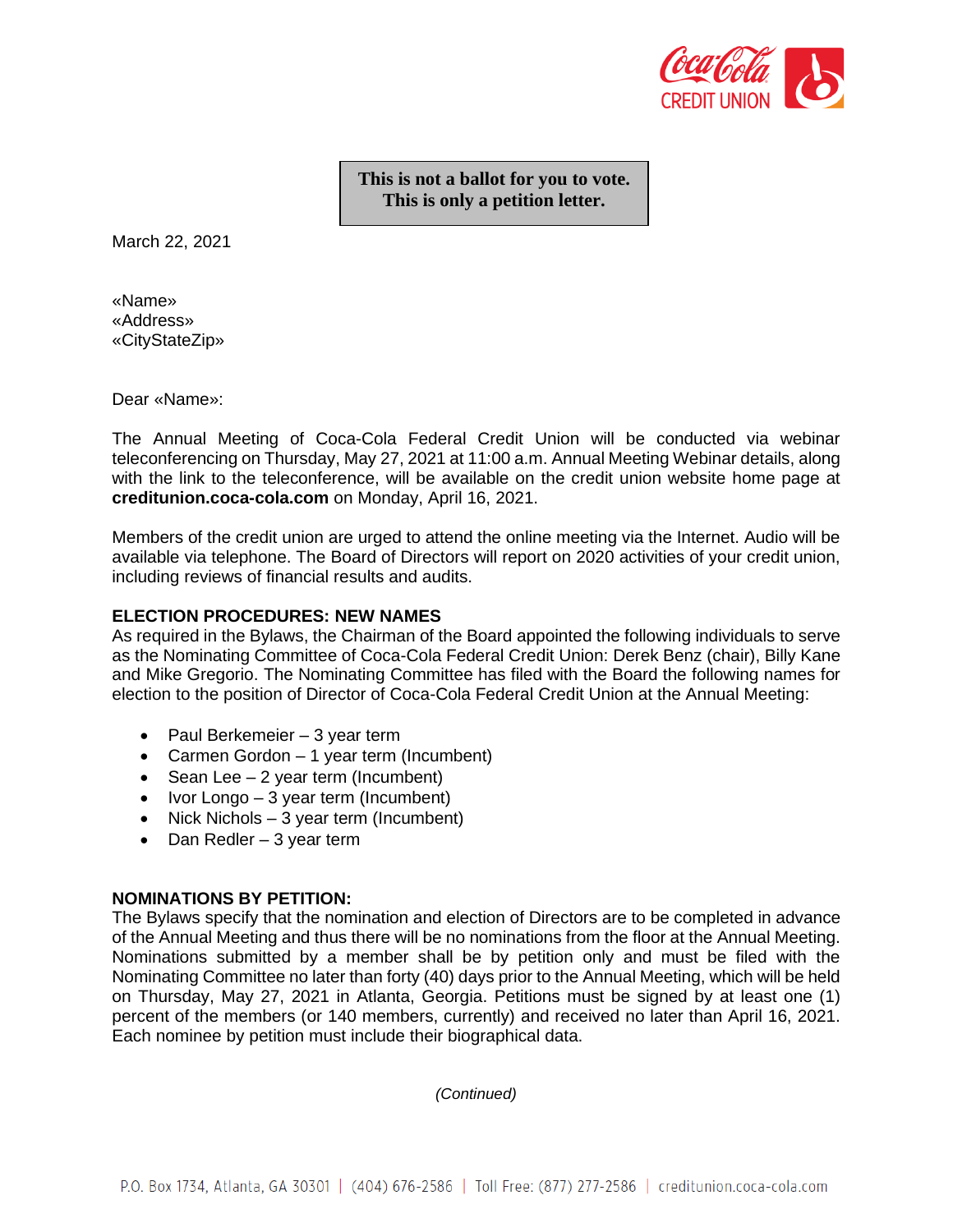March 22, 2021 Page 2

Nominations by petition should be sent to:

Coca-Cola Federal Credit Union Attn: Nominating Committee Mail Code USA-3 P.O. Box 1734 Atlanta, GA 30301

If any valid petitions are received by April 16, 2021, the bylaws require a ballot, including all nominees, be mailed to each member by April 28, 2021. These ballots must be returned by May 21, 2021 to be counted.

If no valid petitions are received by April 16, 2021, no mail ballot will be sent to members. Again, there will be no nominations from the floor and there will be no ballot when there is only one nominee for each position to be filled.

We look forward to seeing you at the Annual Meeting.

Sincerely,

msherrod

Margaret Sherrod Chief Recording Officer

**Enclosure**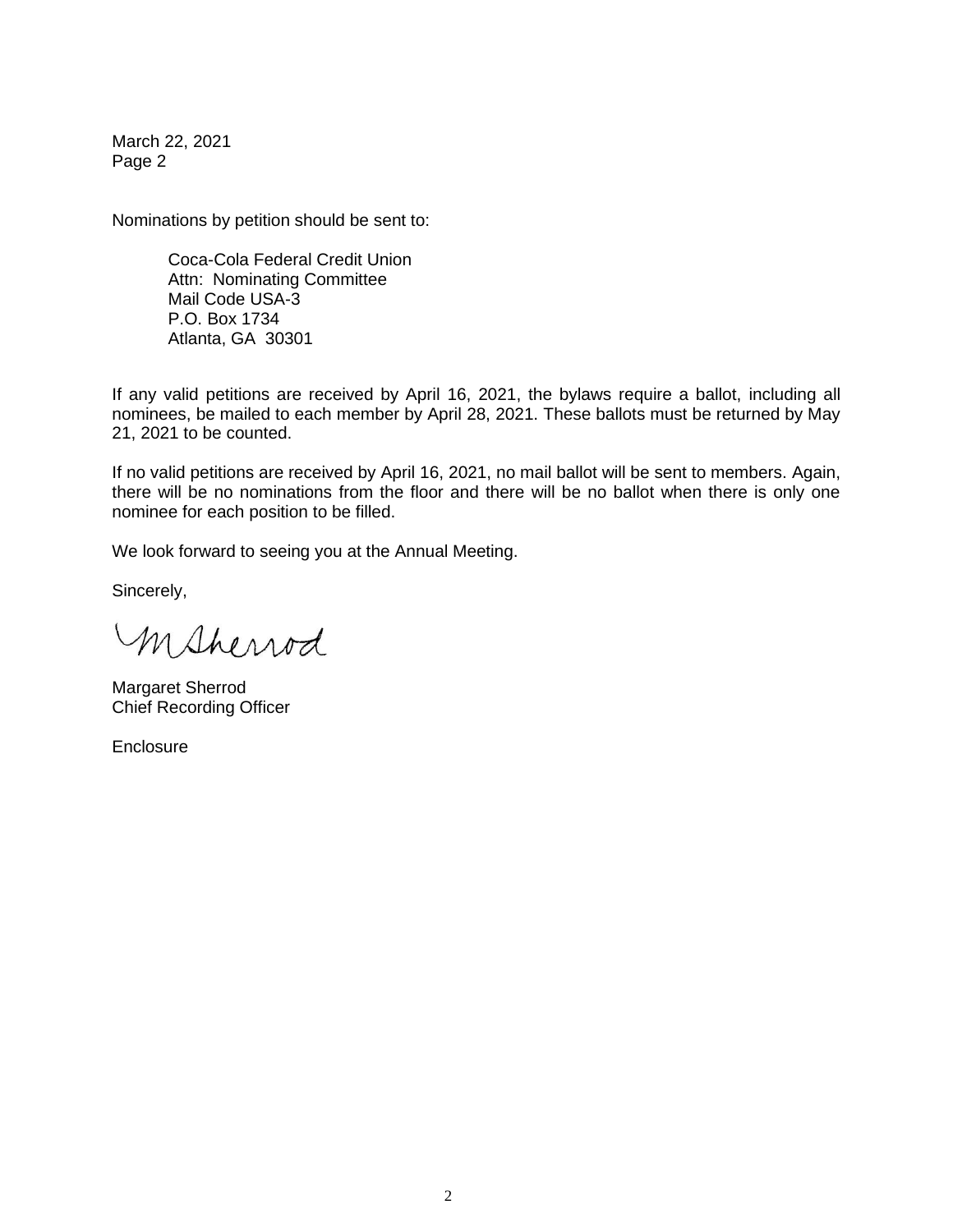### **PAUL BERKEMEIER**

Paul Berkemeier has served on the Finance Committee of the Coca-Cola Federal Credit Union for over six years. He has been with The Coca-Cola Company since 2001 serving in Treasury Finance.

Mr. Berkemeier has worked in a range of finance roles including, Lending, Investments, Pension Plans, and Risk Management. In 2009, he joined the Company's Risk Management Department as the Finance Manager where he managed The Coca-Cola Company's Life and Non-Life captive insurance companies. In April 2016, he was named Director, Global Insurance overseeing the Company's Risk Management department. Currently Mr. Berkemeier leads the team focusing on The Coca-Cola Company's global Property and Casualty and Employee Benefit programs. Additionally, he is responsible for the management and execution of captive insurance programs and operations.

Prior to joining The Coca-Cola Company, Mr. Berkemeier was Branch Asset Manager for Ford Motor Credit where he was responsible for Dealer Financing in the Atlanta area. He earned an undergraduate degree from Georgia Southern University and an M.B.A. from Georgia State University.

# **CARMEN GORDON**

Carmen Gordon joined the Board of the Coca-Cola Federal Credit Union in 2021. She has served on the Supervisory Committee of the Credit Union since August 2017.

Ms. Gordon has been with The Coca-Cola Company since 1997. After starting with the Company in the Corporate Controller's Group, Ms. Gordon held finance roles in North America, Coca-Cola Refreshments, and Customer Business Solutions before returning to Corporate as Senior Manager – Domestic Audit in the Corporate Audit Department. She is currently responsible for managing audit teams to plan, execute, and report on the testing and adequacy of The Coca-Cola Company's internal controls over financial reporting and compliance with Company policies and procedures. Additionally, she is responsible for leading internal and external Quality Assurance Reviews and overseeing audit methodology policy updates.

Prior to joining the Company, Ms. Gordon worked for Lennar Partners of Georgia and Deloitte & Touche LLP. She is a Certified Public Accountant and holds a Bachelor of Science in Accounting degree from North Carolina Agricultural and Technical State University.

### **SEAN LEE**

Sean Lee has served on the board of the Coca-Cola Federal Credit Union since January 2021.

Mr. Lee is a Global Vice President leading the General Services team for Platform Services. The team is comprised of operations teams spanning Corporate Real Estate, Aviation, Facilities, Travel, Event/Conference Management and the Coca-Cola Federal Credit Union.

Mr. Lee joined the Company in June 2018 for his second stint with the Company. Prior to his current role, he worked as General Manager, Aviation for The Coca-Cola Company. Mr. Lee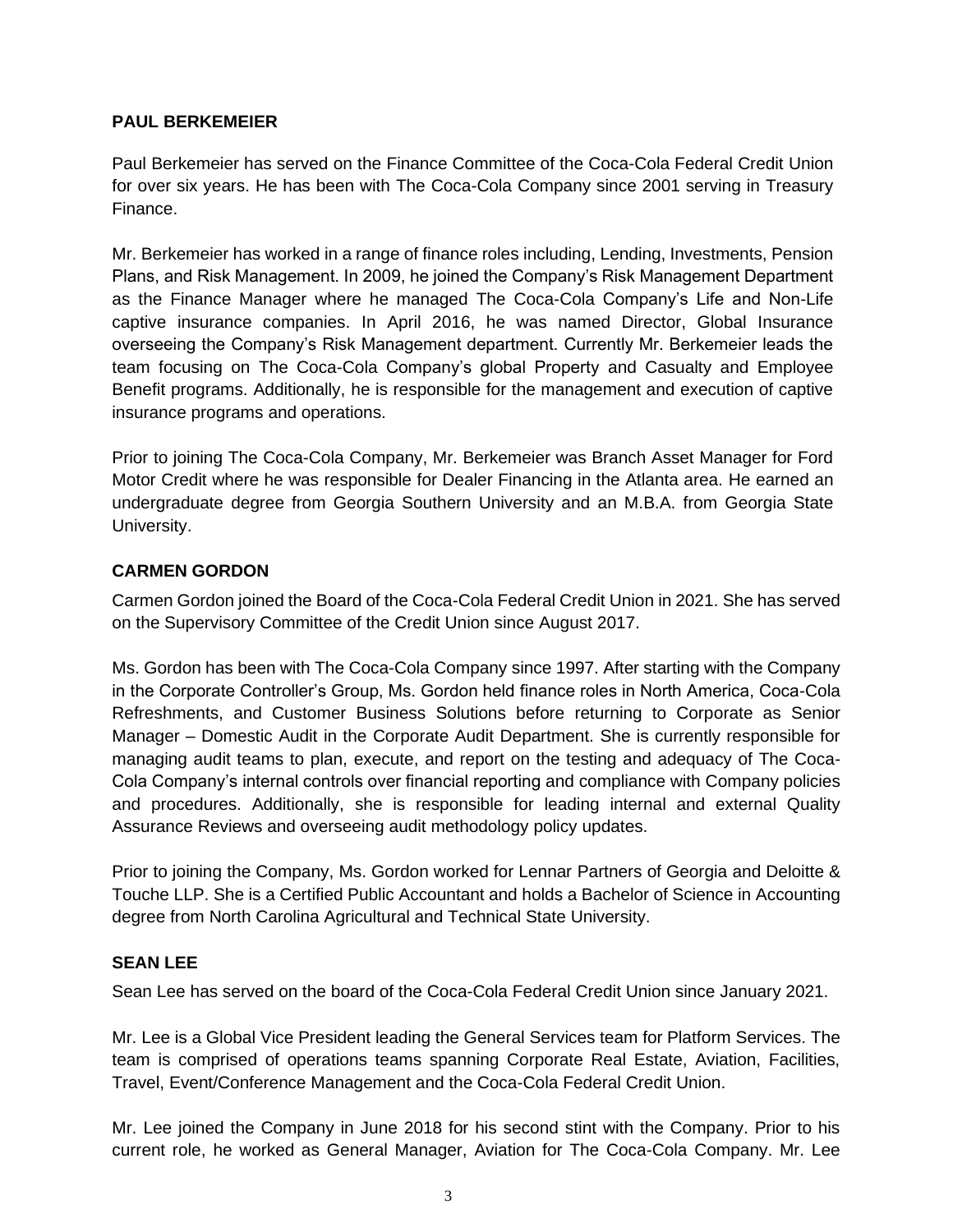brings more than 22 years of global operational and executive experience from both military and corporate Fortune 100 companies. Before joining the Company, Mr. Lee worked for seven years at The Massachusetts Mutual Life Insurance Co. (MassMutual), where he served as Chief Security Officer and AVP of Executive Transportation.

Mr. Lee has experience in the areas of international business (including operations and hospitality) and physical security (duty of care, site development) in CPG, banking and technology industries globally. He received a Bachelor of Science degree in Physics from the United States Air Force Academy and an M.B.A. in Management from Emory University in Atlanta. He currently serves as a member of the Board of Directors for the New England Air Museum.

# **IVOR LONGO**

Ivor Longo is currently board chairman of Coca-Cola Federal Credit Union, a position he has held since September 2012. He has served on the board since 2001.

Mr. Longo has been with The Coca-Cola Company since 1999. He has served in various roles including counsel for the Company's research and development organization, its information technology department and its fountain business. Currently, he is senior counsel for the Company's technical department, supporting our ingredient purchasing and concentrate production teams.

Previously, he was general counsel for Williams Group International and a partner at Smith, Currie & Hancock. He is a member of the patent bar and has an engineering degree from Johns Hopkins University. He received his law degree from the University of Virginia.

# **NICK NICHOLS**

Nick Nichols has served on the board of the Coca-Cola Federal Credit Union since 2011 and currently serves as its Chief Financial Officer. Mr. Nichols began his volunteer service to the credit union on the finance committee in 2009 and currently serves as the chairman of that committee.

Mr. Nichols has been with The Coca-Cola Company for 20 years beginning in the Coca-Cola Financial Corporation where he was instrumental in providing valuable financial analyses and creating innovative financing solutions for key customers, international bottlers, and strategic partners. Mr. Nichols has been in various financial management capacities within Coca-Cola North America and Coca-Cola Refreshments supporting productivity initiatives, financial modeling, investment strategy and analysis, deal negotiations, revenue center P&L management and project management. He previously led the SUBWAY Global Account Team finance group within National Foodservice and On-Premise and most recently was Group Finance Director for North America Franchise Leadership & National Retail Sales Finance COE where he was responsible for Cooperative Trade Marketing (CTM) and financial planning & analysis. Mr. Nichols is now the Group Finance Director in Platform Services where he leads a team overseeing Trade Promotion Management, customer and bottler reimbursements and settlements.

Mr. Nichols also brings eight years of prior credit and financial management experience that he gained with other Fortune 500 companies before joining the Company and has earned a BBA in Business Management and an MBA.